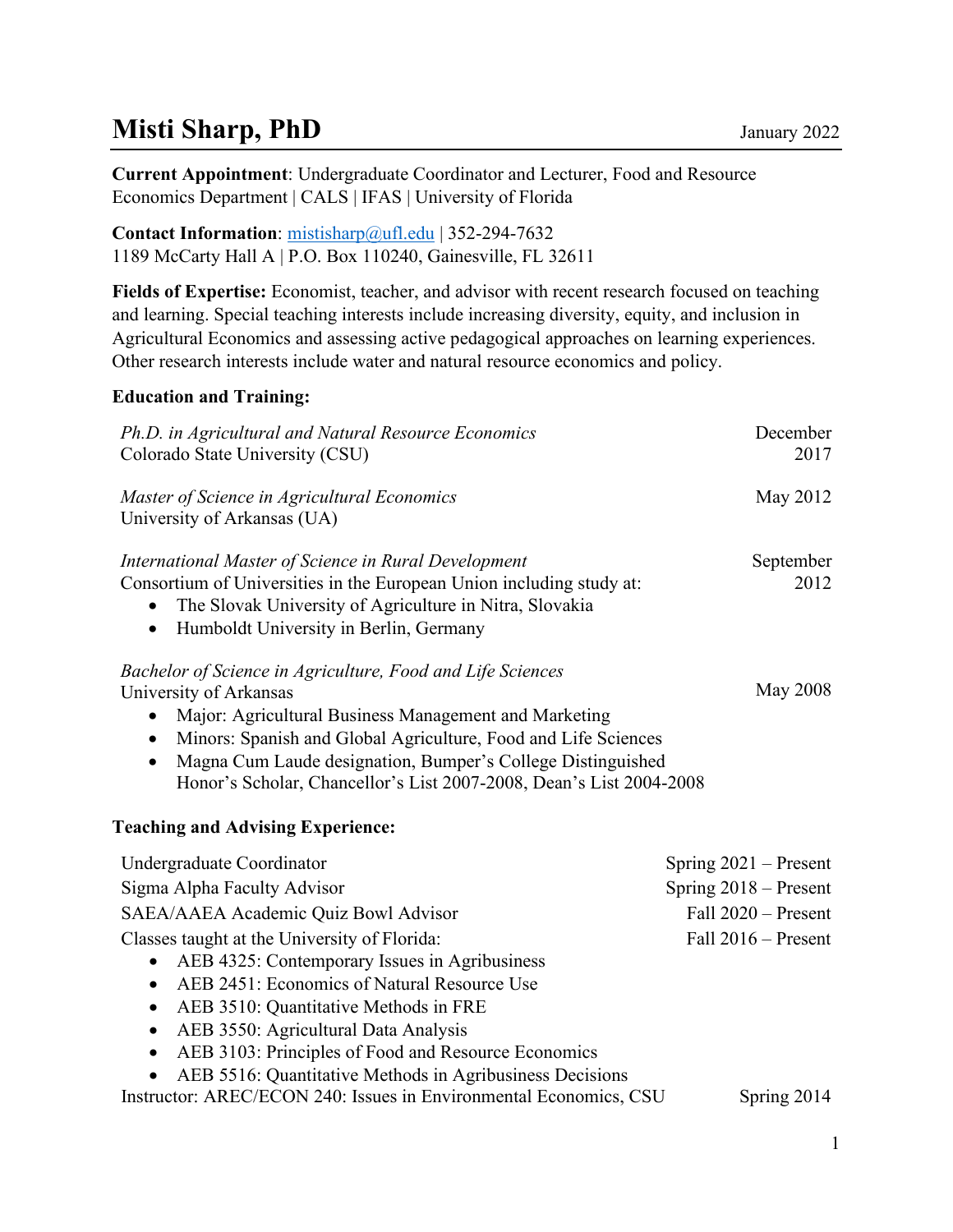| Assistant Online Instructor: AREC 637: Understanding Policy and          | Spring 2014       |
|--------------------------------------------------------------------------|-------------------|
| Emerging Issues, CSU with Dr. D. Hoag                                    |                   |
| Assistant Online Instructor: AREC 478: Agricultural Policy with Dr. Hoag | Spring 2014       |
| Departmental Teaching Assistant, Dept. of Ag and Resource Econ,          | August 2012 - May |
| Colorado State University                                                | 2013              |
| Departmental Teaching Assistant, Dept. of Ag Econ and Agribusiness,      | August 2009 -     |
| University of Arkansas                                                   | December 2011     |
| Instructor for the Upward Bound Program                                  | Summer 2012       |
| Mentor for Upward Bound UA Residential Summer Program                    | 2006, 2009, 2010  |

# **Awards and Certifications:**

| UF CALS 2020 Undergraduate Teacher of the Year                      | 2020/2021        |
|---------------------------------------------------------------------|------------------|
| <b>NACTA Educator Award</b>                                         | Summer 2021      |
| UF Center for Teaching Excellence Rising Star Award                 | Spring 2021      |
| SAEA Outstanding Teaching of a Course Award                         | Spring 2021      |
| Team-based Learning Collaborative (TBLC) Practitioner Certification | Spring 2021      |
| Multicultural Mentoring Certificate                                 | Fall 2020        |
| Center for Teaching Excellence Certificate of Great Teaching        | Fall 2020        |
| CALS 2019 Innovation in Teaching Award                              | Fall 2019        |
| Team-based Learning Collaborative (TBLC) Fundamentals Certification | Summer 2018      |
| CSU Graduate Teaching Certificate Program                           | Fall 2016        |
| AAEA Graduate Section Case Study Competition Team: 3rd Place        | <b>July 2014</b> |
| DARE Graduate Student Research Symposium: 1 <sup>st</sup> Place     | February 2014    |
| Team-based Learning Collaborative (TBLC) Trainer-Consultant         | In progress      |
| Certification                                                       |                  |
| Inclusion, Diversity, Equity, and Access (IDEA) Passport to Great   | In progress      |

#### Inclusion, Diversity, Equity, and Access (IDEA) Passport to Great Teaching Certificate through the UF Center for Teaching Excellence

## **Professional Development:**

| Team Based Learning Collaborative Member                           | May $2020$ – Present        |
|--------------------------------------------------------------------|-----------------------------|
| North American College Teachers in Agriculture (NACTA)             | $2018 -$ Present            |
| NACTA Journal and Abstract Reviewer                                | $2020$ – Present            |
| Educational Issues and Teaching Improvement Committee<br>$\bullet$ |                             |
| American Agricultural Economics Association (AAEA) Member          | $2007 -$ Present            |
| Reviewer for AAEA Annual Conference<br>$\bullet$                   |                             |
| Committee on Women in Agriculture Member<br>$\bullet$              |                             |
| Teaching and Learning Committee Member<br>$\bullet$                |                             |
| Student Section Quiz Bowl Participant and Volunteer                |                             |
| Southern Agricultural Economics Association (SAEA) Member          | Jan $2007$ – Present        |
| <b>Student Section Quiz Bowl Volunteer</b>                         | $2020$ – Present            |
| University of Florida CALS Curriculum Committee Member             | Jan $2018$ – Present        |
| Affiliate of the UF Water Institute                                | August $2016$ – Present     |
| Team Based Learning UF Faculty Learning Community                  | Fall $2019 -$ Spring $2020$ |
| Preparing Organizational Leaders in Agriculture (POLA)             | Fall 2019 – Spring 2020     |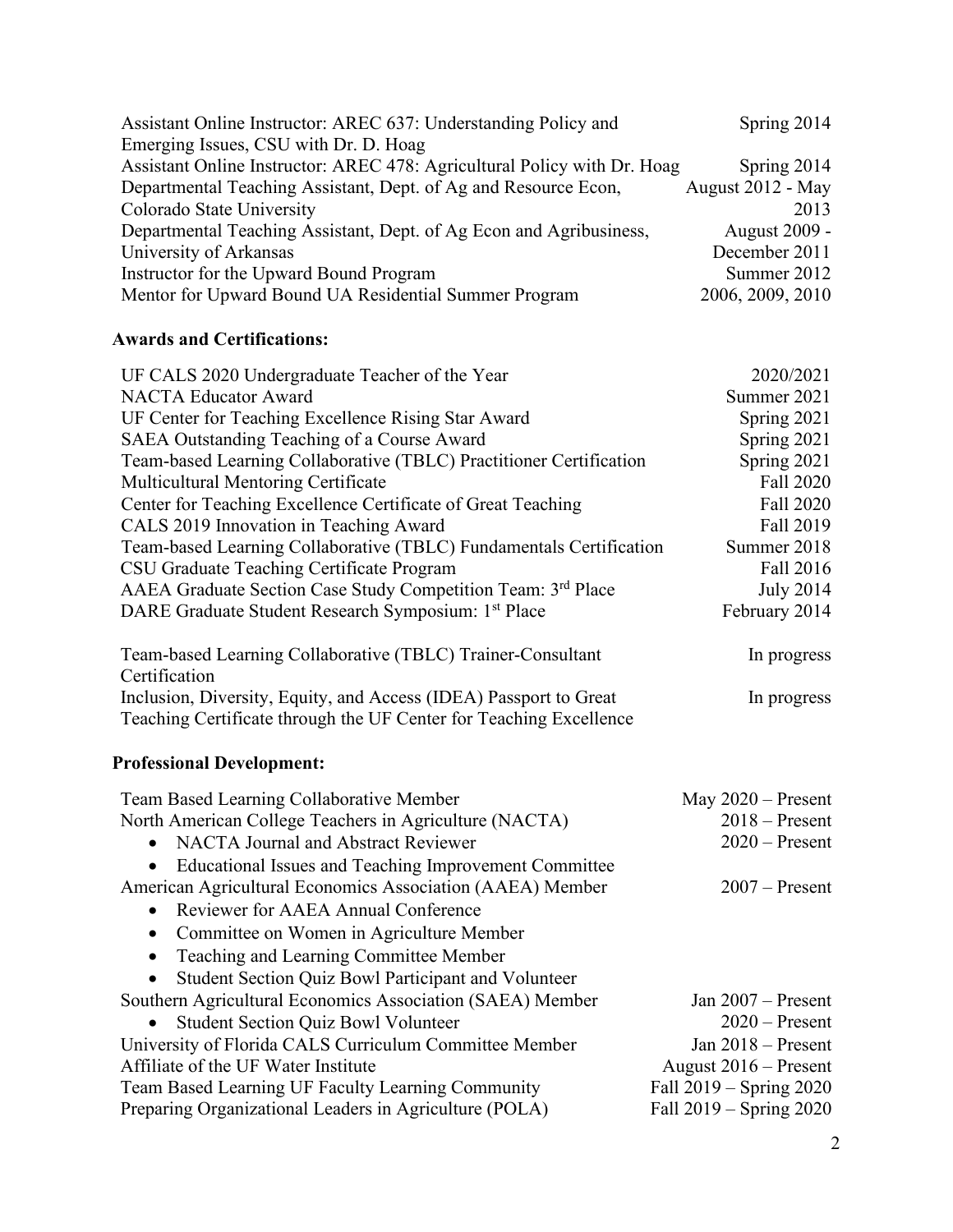| Adaptive Learning Community in Economics (ALE)                   | August $2017 - 2018$   |
|------------------------------------------------------------------|------------------------|
| <b>American Water Resources Association Member</b>               | August $2014 - 2016$   |
| DARE Graduate Student Organization (CSU); treasurer, president   | May $2013 - July 2015$ |
| Graduate Organization for Agricultural Economics (UA)            | Aug $2009 - Dec 2011$  |
| Agricultural Economics Quizbowl Team, SAEA and AAEA              | Jan $2007 - Aug\ 2008$ |
| Belize International Service-Learning Project, Farm group leader | Jan 2007 - July 2007   |
| Sigma Alpha Professional Sorority, Secretary, President          | Sept $2004 - May 2008$ |

#### **International Experience:**

| Visiting Professor for University Study Abroad Consortium (USAC) at      | Summer 2019   |
|--------------------------------------------------------------------------|---------------|
| Leuphana Universität in Luneburg, Germany. Course: "Economics of Natural |               |
| Resource Use"                                                            |               |
| International Rural Development at Humboldt Universität zu Berlin        | $2010 - 2011$ |
| Rural Development Case Study in Nitra, Slovakia (Slovak Agricultural     | Summer 2010   |
| University)                                                              |               |
| Primary data collection in Santiago, Chile and Lima, Peru                | Summer 2010   |
| Belize Service-Learning Project in the Stann Creek District of Belize    | Summer 2007   |
|                                                                          |               |

## **Peer Reviewed Publications:**

- Hilsenroth, Jana, Grogan, Kelly A., Crandall, Raelene M., Bond, Ludie, and Misti D. Sharp (2021) "The Impact of COVID-19 on Management of Non-Industrial Private Forests in the Southeastern United States." Trees, Forests, and People. Vol. 6, December 2021 [https://doi.org/10.1016/j.tfp.2021.100159](https://urldefense.proofpoint.com/v2/url?u=https-3A__doi.org_10.1016_j.tfp.2021.100159&d=DwMFaQ&c=sJ6xIWYx-zLMB3EPkvcnVg&r=Z9XWSE0PSZt_vsczCrYYYJLC33uzBEqyiqbc1HbsXAU&m=pVd1TRYbKzbFAINs59MaXSXN7_zX6cenQNR4D7MvhTJqAWRhsyD7RqKu-GXH1BCh&s=3ibkyHiHNa-psJAqj_X3VwpO0AS7Fn6V9qatpc6EpDs&e=)
- Sharp, Misti D. and Jada M. Thompson (2021) "Making Learning about Climate Change Fun and Interactive." Applied Economics Teaching Resources (AETR). Vol. 3, Special issue, March 2021. doi: 10.22004/ag.econ.313689
- Morgan, Stephen N., Sharp, Misti D., and Kelly A. Grogan (2020) "So you want to run an online experiment? The good, the bad, and the different." Applied Economics Teaching Resources (AETR). Vol. 2, Issue 5, December 2020. DOI: 10.22004/ag.econ.308055
- Sharp, Misti D., Hoag, Dana L.K., Bailey, Ryan T., Romero, Erica C., and Timothy K. Gates (2016) "Institutional Constraints on Cost-Effective Water Management: Selenium Contamination in Colorado's Lower Arkansas River Valley." Journal of the American Water Resources Association (JAWRA) 52(6): DOI: 10.111/1752-1688.12463

#### **Non-referred Publications:**

- Emrick, Bailey, Misti Sharp, and Xiang Bi (2020) "Attitudes about Sea-Level Rise Adaptation: Comparison Between Miami-Date County and the Rest of Florida*.*" EDIS Publication #FE1084. October 14, 2020.<https://edis.ifas.ufl.edu/publication/fe1084>
- Sharp, Misti D., Manning, Dale T., and Dana L.K. Hoag (2016) "Uncertainty and Technology Adoption with Imperfect Property Rights: Lessons from the Arkansas River Valley."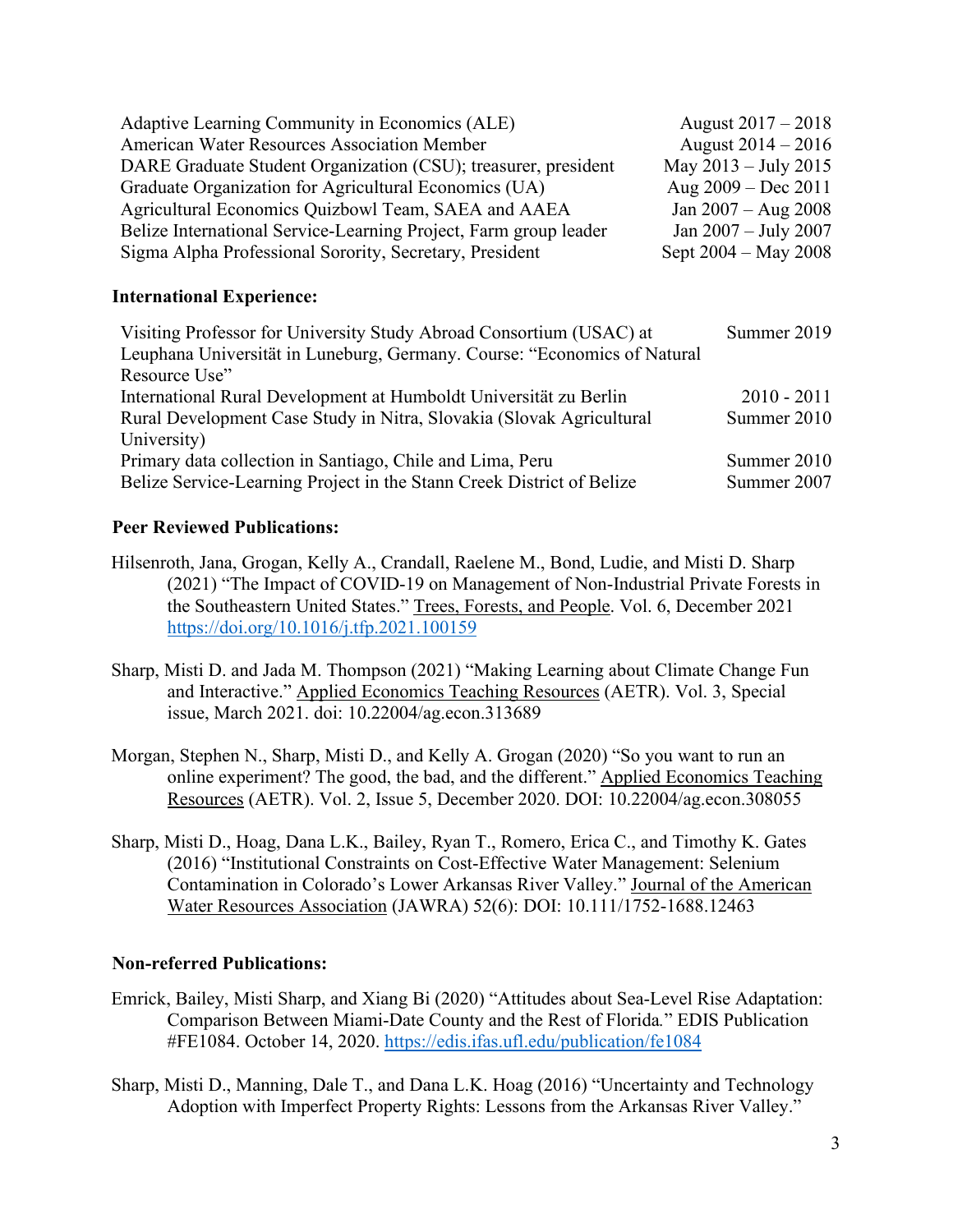2016 Annual Meeting, July 31 - August 2, Boston, Massachusetts 235963, Agricultural and Applied Economics Association. DOI: 10.22004/ag.econ.235963

Clark [Sharp], Misti and Eric Wailes. (2007) "Arkansas Producers' Attitudes toward the 2002 Farm Bill and Preferences for the 2007 Farm Bill." Discovery, the Student Journal of the Dale Bumpers College of Agricultural, Food and Life Sciences. University of Arkansas System Division of Agriculture. Volume 8, Article 8, pp 41 – 49, Fall 2007.

## **Current Funded Research Projects:**

Enhancing Diversity in Food and Resource Economics - Creating a World of Opportunity for Tomorrow's Leaders (AWD09531) – USDA NIFA Grant (2021-38413-34015) (January 2021 – 2024)

- Currently mentoring scholars in their first semester at UF
- Working on a manuscript to submit to AETR for their "Fostering Diversity and Inclusion in Agribusiness and Agricultural Economics Classrooms and Departments" to submit by December 31st

Wildfire Management in the Southeastern United States: Optimal Fire Prevention Effort and the Effectiveness of Incentives to Achieve Increased Prevention (AWD06109) – USDA NIFA Grant (2019-68006-29328) (May 2019 – May 2022)

- In Review: Hilsenroth, Jana, Grogan, Kelly A., Crandall, Raelene, Bond, Ludie, and Misti Sharp (2021) "Toilet Paper and Wildfires and Pandemics, Oh My! The Impacts of COVID-19 on Management of Non-Industrial Private Forests in the Southeastern United States." Submitted to Trees, Forests, and People on September 10, 2021. Manuscript Number: TFP-D-21-00238
- Developing economic experiments looking at incentive structures for promoting socially optimal private forest management with graduate student.

# **Other Ongoing Research:**

Do Intentional Team Formation and Teaching Delivery Method Matter in Team-based Learning Outcomes?

- Abstract Submitted to SAEA 2021 and under review
- This study, originally designed to measure the impacts of intentional team formation on learning and team satisfaction, investigates how diverse teams perform in a data analysis class taught under various teaching paradigms. IRB202001389

To Rebuild or not to Rebuild When Disaster Hits

- Case Study co-written with Dr. Jada Thompson in fulfillment of Preparing Organizational Leaders in Agriculture (POLA) through Innovative Leadership Case Studies Contextualized in Agricultural Disasters NIFA Higher Education Grant Program (USDA/NIFA Grant Project # 2019-70003-29092)
- Implementing in classroom this semester and will submit to AETR for publication in the Spring. IRB202101971

# **Selected Presentations:**